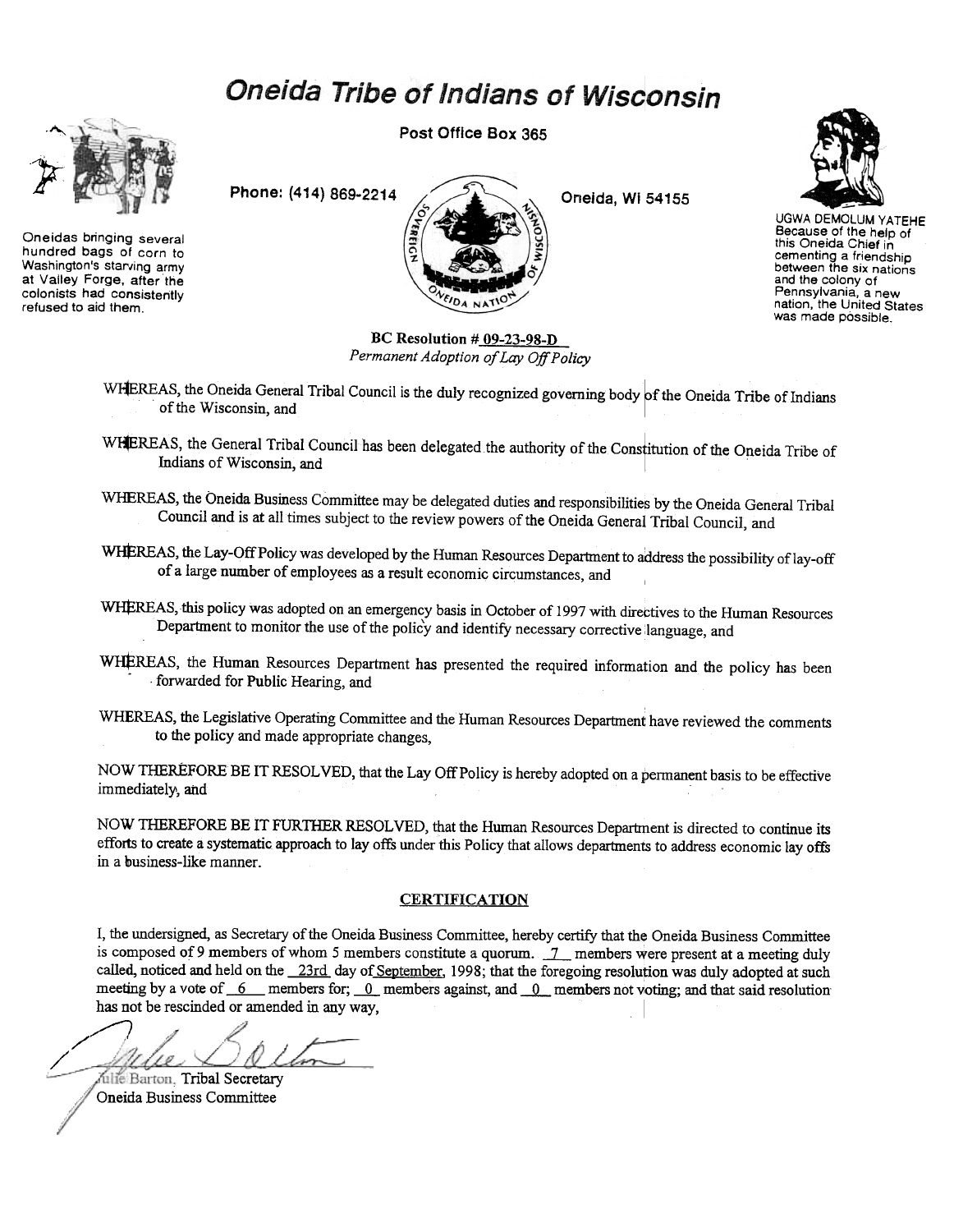GERALD L. HILL

10 A. SrAIIP DEPUTY CHEF COUNSEL

# **CHEF COUNSEL AURENE M. MARTIN CONNECTED AURENT AURENT AURENT AURENT AURENT AURENT AURENT AURENT AURENT AURENT M**

N7210 SEMINARY ROAD P.O. BOX 209 ONEIDA, WISCONSIN 54155 MICHAEL J. LOKENSGARD Jo ANNE HOUSE KRIS M. GOODWILL RORY E. DILWEG JENNIFER L. CARLETON

(920) 869-4327 FAX (920) 8694065

## STATEMENT OF EFFECT Resolution Regarding Permanent Adoption of Lay Off Policy

#### Summary

This resolution proposes the permanent adoption of the Lay Off Policy originally adopted by emergency action.

#### Analysis

The Lay Off Policy sets forth the processes for laying off employees as a result of economic conditions. The Policy attempts to follow federal laws regarding mass lay off as well as integrate the needs of the Oneida Tribe. The Policy identifies that a department must file a Strategic Lay Off Plan with the Human Resources Manager. In all cases the plan must be approved by the Human Resources Manager and then the Oneida Business Committee prior to implementation. The Policy also contains general rules for laying off employees.

Once a lay off has occurred, the Policy indicates that a protected job status is in place for 26 wee at which point the employee is considered to have been terminated if he or she does not return to work. The policy also allows employees to be considered as transfers in regards to other positions within the Oneida Tribe, rather than the full application process.

The Policy has been presented for Public Hearing, and the comments have been reviewed and included. Further, the processes for developing lay off plans have also been reviewed, as well as individual plans within departments.

It should be noted that there is a period between the expiration of the emergency action and adoption of this resolution. It is not clear if action by the Oneida Business Committee was taken to extend the emergency action. However, it does not appear that any lay off's occurred during this period.

#### Conclusion

There are no legal issues which would prohibit adoption of this resolution and implementation of the Policy.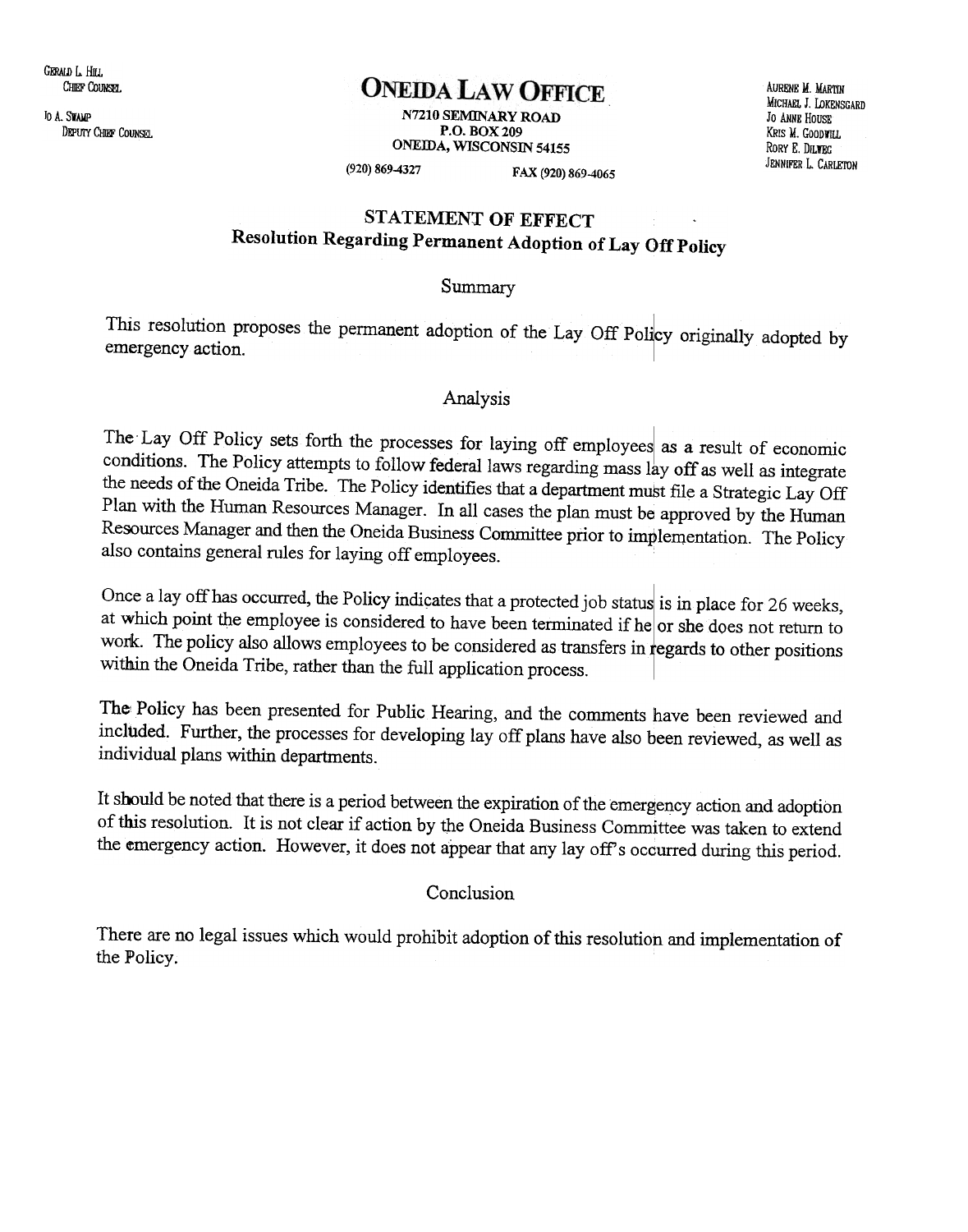#### A. PURPOSE

1. To establish a fair, respectful policy for employee layoff and recall which enables Oneida Nation programs and enterprises to operate effectively and efficiently in varying economic conditions within the parameters of Oneida Nation Seventh Generation Mission, Priorities, and Objectives.

#### B. SCOPE

1. This policy covers all employees of the Oneida Nation. Employees whose salary is funded through external programs are subject to their respective program guidelines. Standard Operating Procedures (SOP's) shall be developed by individual business units to meet their unique needs provided that no SOP can be less restrictive than employment requirements and protections set forth in the Personnel Policy and Procedures.

#### C. DEFINITION

1. Layoffs are workforce reductions caused by changing economic conditions or lack of available work. Employees are placed in a layoff, or inactive status which ends upon recall. to active employment, or after 26 weeks, employment termination.

2. Critical Positions are those requiring a Professional or Technical License, Certification, and/or Degree and which require skills which cannot be reassigned to another employee.

3. Mass Layoffs affect more than 20% of the full-time employees of a division workforce within a 30-day period. A division is a division of the Oneida Tribal employment structure. currently identified as Enterprise, Compliance, Governmental Services, Internal Services, Gaming, Development and Land Management. All other layoffs are routine.

#### D. POLICY STATEMENTS

1. Indian Preference: The Oneida Tribe recognizes Indian preference in the development of layoff SOP's. Indian preference as used in this policy shall mean a preference granted to retain the Oneida member employee when all other things being equal with non-member employees. Provided that, a manager may identify critical positions within the business unit which shall not be subject to Indian Preference.

2. Mass Layoffs: Economic downturns may cause the need for large workforce reductions. Economic changes resulting in the need for layoffs shall be researched and identified in a report presented to the Oneida Business Committee for approval or disapproval of the report and need for layoff. Upon approval, the General Managers shall develop strategic layoff and recall plans with their respective divisions and the Human Resources Department.

3. Routine Layoffs: All employees are subject to layoff according to departmental job needs and budgets. Routine layoffs are subject to management discretion, provided a departmental layoff SOP is approved by the Oneida Human Resources Manager.

#### E. GENERAL PROCEDURES

1. Strategic Layoff Plan Development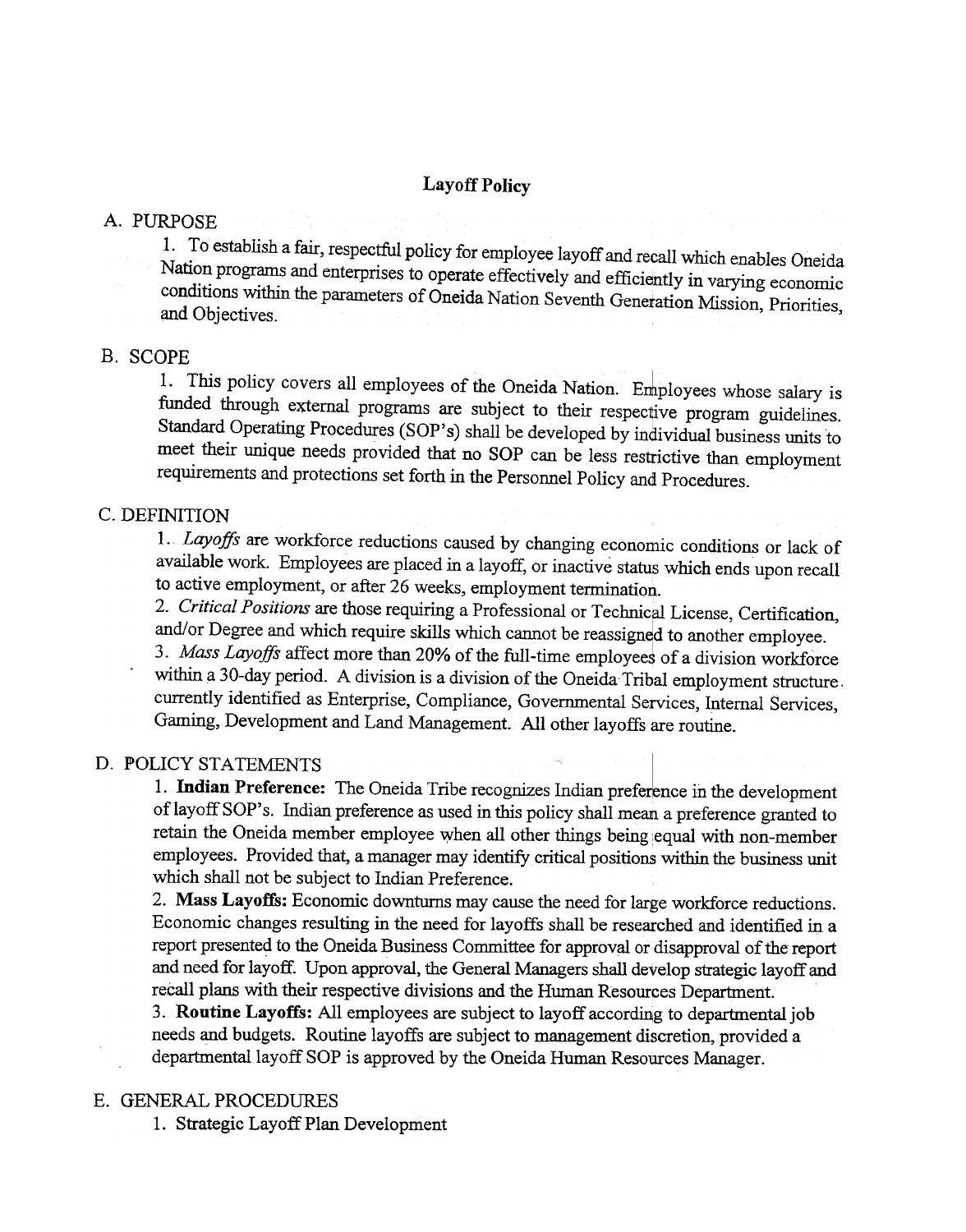a. Plans must be developed with the Human Resource Manager.

b. Reports must be approved by the Oneida Business Committee prior to implementation.

c. Plans should include, but are not limited to the items on the Human Resources Department Layoff Checklist.

2. Emergency Temporary (ET) employees shall be the first laid off, then Limited Term Employees (LTE's), then regular employees. ET's and LTE's are not eligible for recall, but may negotiate a new contract after regular employees are recalled.

a. Departments with employees in a layoff status shall not hire ET's or LTE's to replace them.

b. ET status includes employees contracted for 90 days or less, interns, seasonal, and substitute relief workers.

3. Layoffs shall be for a maximum of 26 weeks, after which employment is terminated. The calculation of the 26 week period begins upon the date identified in the layoff notice. The date in the layoff notice should also be identified on the Employee Separation Notice.

 $\frac{2}{\pi}$  matriculation who are recalled within 26 weeks shall have continuous service to layoff period.

b. Individuals who are not recalled within 26 weeks shall automatically have their employment terminated by their respective supervisor.

4. An Employee Separation Report must be received by the Human Resources Department within five working days of the layoff for inclusion in the employee's personnel record.

a. Separation reports must include the reason for layoff, date, and supervisor's signature.

 $\sim$ . By only the tot disciplinary reasons and are not subject to appeal by the  $\epsilon$ Layoffs shall not be used for disciplinary reasons.

6. Employees in layoff states are eligible to apply for open positions. This includes transfers, promotions, and reassignments. Employees may not be transferred to other business units to avoid layoff status without the consent of the employee.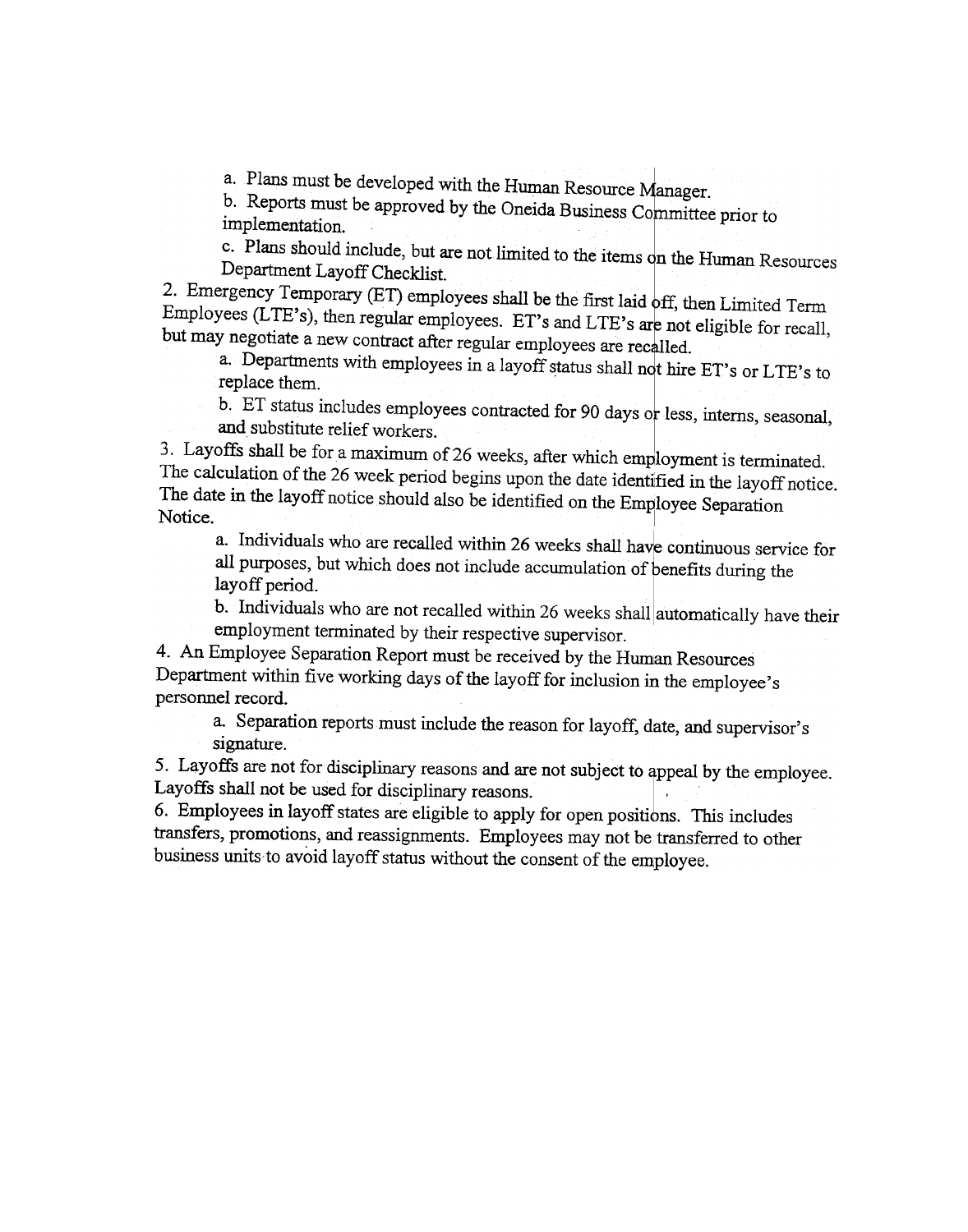# Human Resource Department Layoff Checklist

- 1. PURPOSE:
	- a. Provide a recommended standard procedure for Tribal layoffs.
	- b. Ensure that all employees are treated fairly.
	- c. Protect employee privacy and dignity.

### 2. [PROCEDURE:

- a. Consult layoff policy.
- b. Brainstorm alternatives to layoff, including:
	- i. Reduce scheduled hours
	- ii. Reassignments
	- iii. Voluntary time-off
	- iv. Terminate employee contracts
	- v. Other

c. Determine layoff is necessary:

i. Prepare justification report

(1) Mass Layoffs: Require OBC approval of report

- (2) Routine Layoffs: No report is required, but it is recommended for documentation purposes.
- d. Prepare for the layoff
	- i. Approve procedures through the Oneida Human Resources Manager
		- (1) Include semority considerations
		- (2) Include fair layoff selection criteria
	- ii. Notify Communications Department for mass layoffs
	- iii. Notify EAP
	- iv. Notify Benefits Department
	- v. Notify HRD Manager
	- vi. Arrange out-placement services for mass layoffs
- e. Inform employees of the layoff
	- i. Schedule a notification meeting, with EAP present.
	- ii. Inform the employees at the meeting of why and how the layoff will occur
- iii. Schedule individual meetings with personnel who will be laid off  $f.$  Corry out the loyoff:
- - i. Give layoff letters to each laid off employee, explaining:
		- (1) Employment alternatives
			- (a) Detailed out-placement services, if any.
			- (b) Eligibility for transfer, application, reassignment
			- (c) Job posting and recruiting resources at HRD
		- (2) EAP address and number
- **r** (a) EAP counselor should be available
	- $(3)$  Re-training resources.
		- (a) Career Counselor should be available.